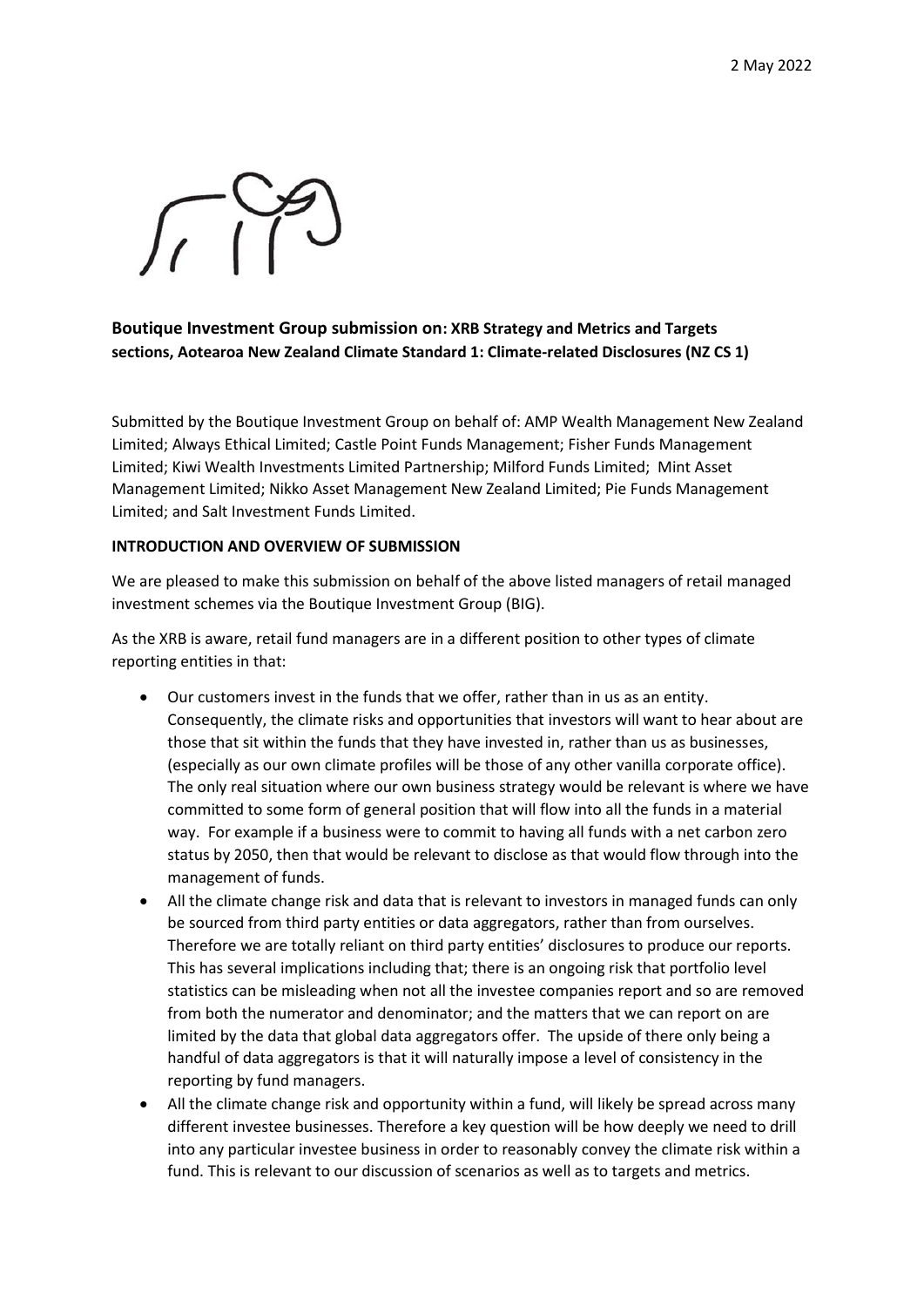• To the extent that we are invested in highly liquid securities that can be disposed of for the right price immediately, we are always free to opt out of the climate risks of any of the businesses that we invest in, so we are arguably not locked into the same kind of climate journey as other businesses. For example, if a fund manager were to buy shares in Z Energy in the expectation of it being subject to a takeover offer within a few months, this is not the same as actually being Z Energy and facing Z Energy's issues for the long haul. (This is not to say many fund managers do not take ESG considerations, such as long-term climate risks into account. It is just an observation that our investors may not truly face the risks inherent within the businesses that we invest because of our investment time horizons. )

We seek clarifications to the standards to acknowledge these points.

# **Further high level remarks**

# **1. Relevance of material for primary users**

- The majority of primary users for the managers of investment schemes are retail investors via KiwiSaver or direct investment schemes. For example, the FMA's "KiwiSaver Annual Report 2021" records that there were 3,090,631 New Zealanders invested in KiwiSaver as at 31 March 2021, which is the majority of the New Zealand workforce.
- These primary users, who will be ordinary people for the most part will not want to pick their way through a highly technical report. Reporting should be minimal, meaningful and engaging.
- It is also worth remembering that the costs of this reporting will ultimately be paid for by investors, rather than other kinds of reader.
- Accordingly we feel that reporting requirements, both in the Strategy and Metrics and Targets section, are too technical and too large in volume to meet the needs of these primary users. The statements and reminders to entities to "apply judgement when applying the disclosure requirements and not to obscure relevant information by the inclusion of insignificant detail" seems almost paradoxical when looking at the depth of information being asked for in the Metrics and Targets section in the context of the retail investor as the primary user.In our view NZ CS 1 needs to build in some kind of acknowledgement that not all primary users will be relevant to all Climate Reporting Entities (so that we can focus on relevant primary users i.e. retail investors and not irrelevant primary users e.g. underwriters/Lloyds).
- To reiterate the points above, we refer to FMA reports<sup>1</sup> produced in 2014 and 2018 on improvements in the presentation of financial statements. These reports acknowledge that disclosure overload in financial statements can obscure more pertinent information and therefore detract from their usefulness and relevance. We question whether primary users will be in a better position to make well-informed investment decisions given the level of detail and the very technical nature of the proposed climate-related disclosures.

# **2. Guidance needed on level of detail of reporting**

• Associated with the point above, a climate report on a fund could at one end of the spectrum provide some high-level commentary on how different kinds of business within the portfolio may behave in different climate scenarios, or at the other provide technical

<sup>1</sup> *Quality Financial Reporting* and *Improving Financial Statements*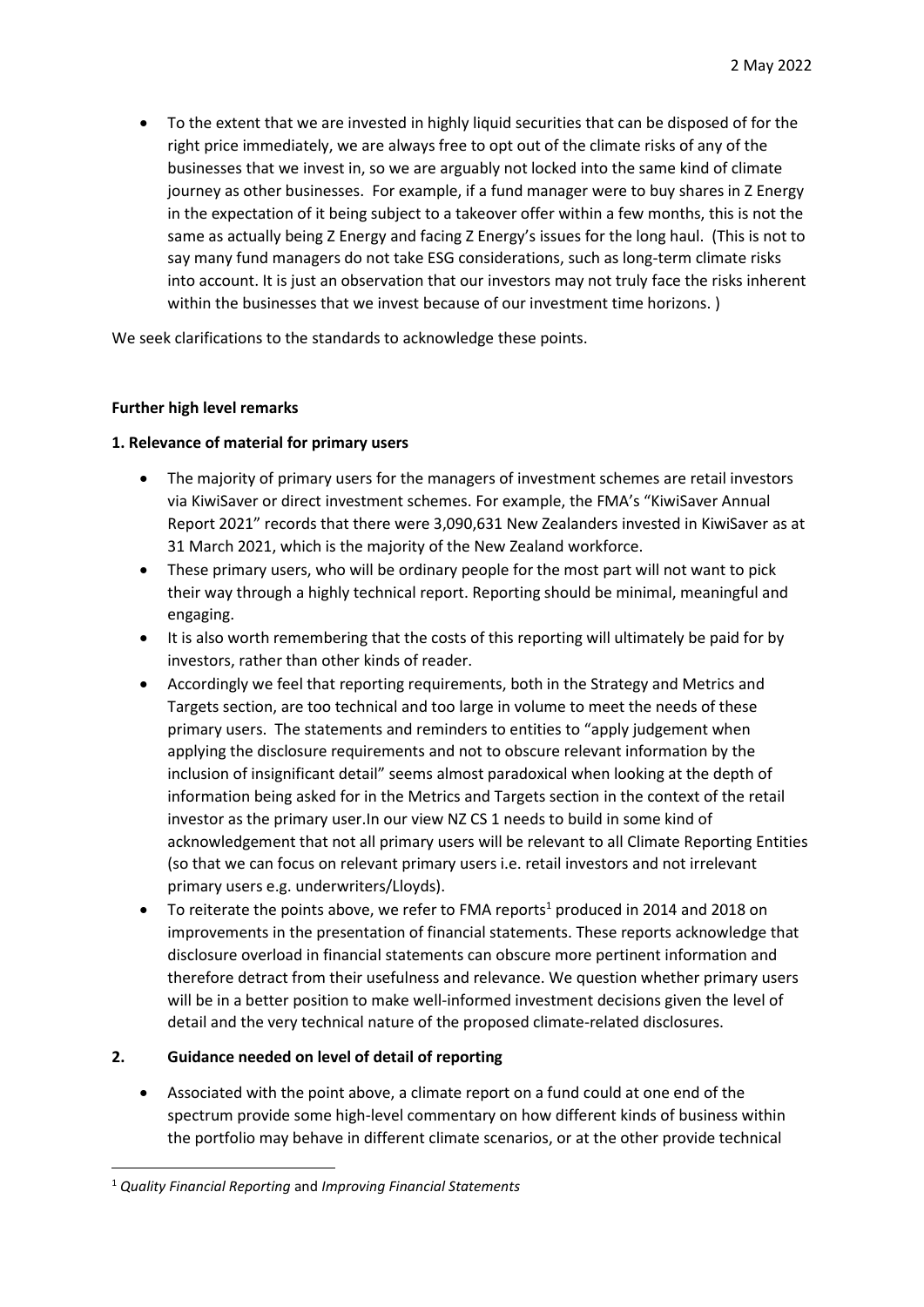breakdowns of every investee company within the portfolio. (It is not clear that a detailed breakdown would provide significantly more value to the average reader and in fact may serve only to disengage). Therefore, a critical piece in providing comfort around the climate reporting requirements is some guidance as to what the level of detail needs to be for the readership. Such guidance would not only be useful for those tasked with producing the reports, but also those tasked with auditing the reports.

## **3. A crystal clear statement of what we are trying to achieve with our climate reporting**

• There still remains some confusion as to what a climate report is intended to achieve.

Climate Standard 19B states:

# 19B Purpose of climate standards and climate-related disclosures

The purpose of climate standards is to provide for, or promote, climate-related disclosures, in order to-

- encourage entities to routinely consider the short-, medium-, and long- $(a)$ term risks and opportunities that climate change presents for the activities of the entity or the entity's group; and
- (b) enable entities to show how they are considering those risks and opportunities; and
- enable investors and other stakeholders to assess the merits of how  $(c)$ entities are considering those risks and opportunities.

### **And new section 461Z of the FMC Act States:**

Climate statements relating to registered schemes

### 461Z Climate statements for separate funds of registered schemes, etc

- This section applies to every manager of a registered scheme that is a climate  $(1)$ reporting entity in respect of the scheme.
- The manager must ensure that, within 4 months after the balance date of the  $\overline{2}$  $(2)$ scheme, climate statements that comply with applicable climate standards  $are$ 
	- completed in relation to each separate fund of the scheme and that bal- $(a)$ ance date; and
	- if any liabilities of the manager and the scheme are not limited to a sep-3 (b) arate fund, completed in relation to the scheme and that balance date; and
	- $(c)$ dated and signed on behalf of the manager by 2 directors of the manager or, if the manager has only 1 director, by that director.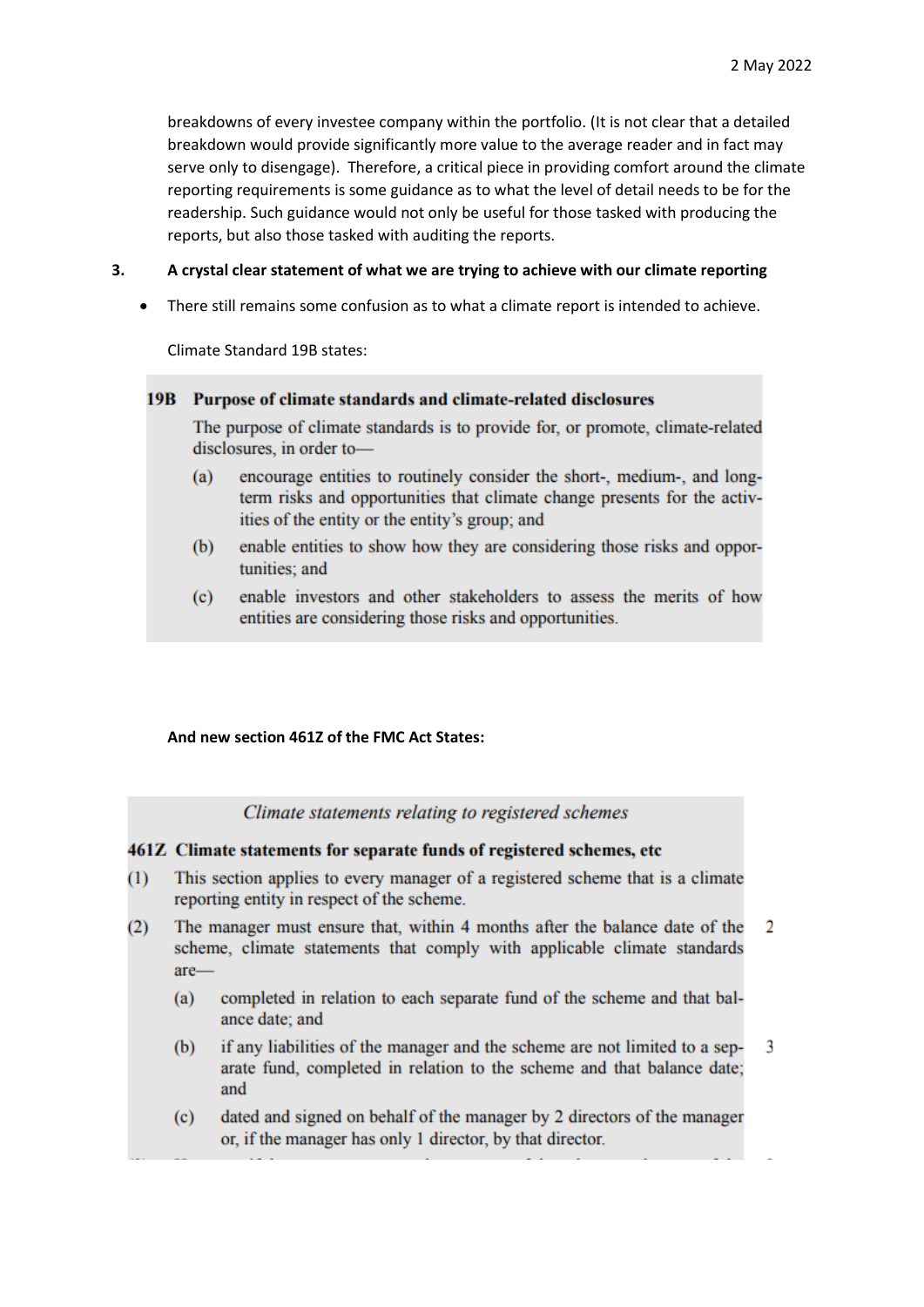- Our readings of these provisions is that the intent of requiring us to report in relation to each separate fund is that the report needs to tell the reader how we are thinking about the topics listed in clause 19B insofar as they relate to the activities of the fund.
- As was our feedback on the Governance and Risk Management standards, the Strategy and Metrics and Targets sections speak more to disclosures in relation to a corporate entity and its business, rather than the retail investment schemes that are the target of reporting for MIS managers. It is unclear how to apply the standards to MIS reporting and we request clarity on this matter. One example is the reference to "financial planning" in Strategy section 6.2, but this flavour runs through all of the content that is under consultation. Where a MIS manager makes an assessment regarding the extent to which it is impacted by climate-change, will the justification for this assessment need to be included in the disclosures? Will the justification need to be validated by an independent third party?

### **4 Availability of data**

- It will only be possible to collate and report the data required for the Metrics and Targets section using an external ESG data platform.
- Mainstream providers of this data are currently MSCI, Sustainalytics, S&P Global and Bloomberg.
- These providers do not yet provide climate-related opportunities or capital deployment data. Transition risk and physical risk data is not comprehensive or useful (for example the physical risk data provided by S&P Global has only 70.95% of holdings covered on one typical, global multi-asset fund analysed, with the result a composite score that is not meaningful to primary users). It is unclear if this data will be available, comprehensive or of high enough quality to provide to primary users by the reporting date.
- In many instances the requirement is to provide "actual" data (for example in Strategy 5(c) requirement is to provide "actual" financial impacts of climate related risks and opportunities on financial position, financial performance and cashflows) and we do not believe that this will be available in respect of portfolio investee companies.

Data for New Zealand listed companies will become available for MIS managers to use in the year following our first climate disclosure statement (and we understand the transitional provisions will address this delay). We note disclosures will not be required for offshore companies until a later date.

#### **Specific comments**

|    | <b>Strategy</b>                                                                                                                                                                                                                                                                                                                                                                                                                                                               |                                                                                                                                                                                                                                                                                                                                   |
|----|-------------------------------------------------------------------------------------------------------------------------------------------------------------------------------------------------------------------------------------------------------------------------------------------------------------------------------------------------------------------------------------------------------------------------------------------------------------------------------|-----------------------------------------------------------------------------------------------------------------------------------------------------------------------------------------------------------------------------------------------------------------------------------------------------------------------------------|
| 1. | Do you think the proposed Strategy section of<br>NZ CS 1 meets primary user needs?<br>(a) Do you think that the information in this<br>section of the standard will provide information<br>that is useful to primary users for decision<br>making? If not, please explain why not and<br>identify any alternative proposals.<br>(b) Do you consider that this section of the<br>standard is clear and unambiguous in terms of<br>the information to be disclosed? If not, how | The volume and technical aspect of these<br>requirements make them unsuitable for the needs<br>of our primary users.<br>As noted above the industry needs further<br>guidance about the level of detail that must go<br>into the reporting.<br>Please see existing reporting examples from the<br>managers of investment schemes. |
|    |                                                                                                                                                                                                                                                                                                                                                                                                                                                                               |                                                                                                                                                                                                                                                                                                                                   |
|    | could clarity be improved?<br>(c) Do you consider that this section of the                                                                                                                                                                                                                                                                                                                                                                                                    |                                                                                                                                                                                                                                                                                                                                   |
|    | standard is adequately comprehensive and                                                                                                                                                                                                                                                                                                                                                                                                                                      |                                                                                                                                                                                                                                                                                                                                   |
|    | achieves the right balance between                                                                                                                                                                                                                                                                                                                                                                                                                                            |                                                                                                                                                                                                                                                                                                                                   |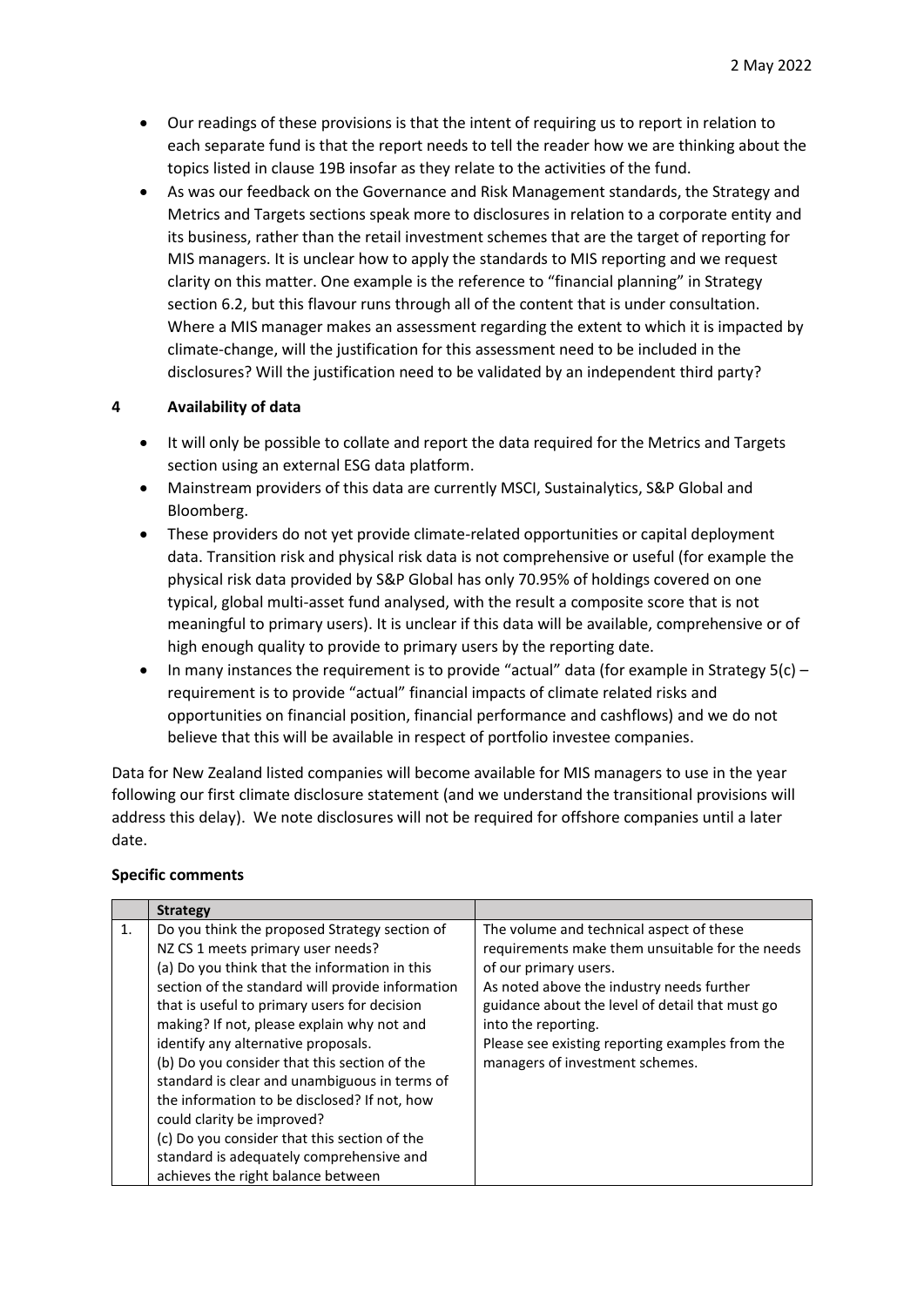|    | prescriptiveness and principles-based<br>disclosures? If not, what should be removed or<br>added to achieve a better balance?                                                                                                                                                                                                                                                                                                                                                                     |                                                                                                                                                                                                                                                                                                                                                                                                                                                                                                                                                                                                                                                                                                                                                     |
|----|---------------------------------------------------------------------------------------------------------------------------------------------------------------------------------------------------------------------------------------------------------------------------------------------------------------------------------------------------------------------------------------------------------------------------------------------------------------------------------------------------|-----------------------------------------------------------------------------------------------------------------------------------------------------------------------------------------------------------------------------------------------------------------------------------------------------------------------------------------------------------------------------------------------------------------------------------------------------------------------------------------------------------------------------------------------------------------------------------------------------------------------------------------------------------------------------------------------------------------------------------------------------|
| 2. | Do you agree that a standalone disclosure<br>describing the entity's business model and<br>strategy is necessary? Why or why not?                                                                                                                                                                                                                                                                                                                                                                 | We do not have a strong view but understand this<br>could be helpful for some primary users.                                                                                                                                                                                                                                                                                                                                                                                                                                                                                                                                                                                                                                                        |
| 3. | Do you agree that we should not prescribe<br>which global mean temperature increase<br>scenario(s) should be used to explore higher<br>physical risk scenarios (such as 2.7°C and/or<br>3.3°C or by using Representative Concentration<br>Pathways (RCP) such as RCP4.5 or 6), but rather<br>leave this more open by requiring a 'greater<br>than 2°C scenario'?<br>Why or why not?                                                                                                               | Managers of investment schemes will not be able<br>to collate the data provided by underlying<br>companies if:<br>a)<br>Scenarios are not consistent<br>All companies are not required to<br>b)<br>disclose scenario requirements<br>This data is not aggregated into a usable<br>c)<br>format.<br>As such, it is inevitable managers of investment<br>schemes will have to calculate this data from<br>scratch for every underlying company investment.<br>This will require the use of an external ESG data<br>provider.<br>Therefore, the flexibility to decide which<br>temperatures to use in scenario analysis will assist<br>the selection and use of external data providers<br>given they may not all align with mandated<br>temperatures. |
| 4. | We do not require transition plans to be tied to<br>any particular target such as net zero and/or<br>1.5°C, but that entities will be free to disclose<br>this if they have done so. Do you agree? Why or<br>why not?                                                                                                                                                                                                                                                                             | The more flexibility provided the better                                                                                                                                                                                                                                                                                                                                                                                                                                                                                                                                                                                                                                                                                                            |
| 5. | Do you have any views on the defined terms as<br>they are currently proposed?                                                                                                                                                                                                                                                                                                                                                                                                                     | See below.                                                                                                                                                                                                                                                                                                                                                                                                                                                                                                                                                                                                                                                                                                                                          |
| 6. | The XRB has identified adoption provisions for<br>some of the specific disclosures in NZ CS 1:<br>(a) Do you agree with the proposed first-time<br>adoption provisions? Why or why not?<br>(b) In your view, is first-time adoption relief<br>needed for any of the other disclosure<br>requirements? Please specify the disclosure and<br>provide a reason.<br>(c) If you are requesting further first-time<br>adoption relief, what information would you be<br>able to provide in the interim? | There appears to be significant overlap between<br>transition and adoption plans for managers of<br>investment schemes under the current definitions<br>provided.<br>If 1 yr relief is provided for the transition plan and<br>2 yr relief is provided for the adaption plan, more<br>clarity between these two plans would be helpful.                                                                                                                                                                                                                                                                                                                                                                                                             |
|    |                                                                                                                                                                                                                                                                                                                                                                                                                                                                                                   | This whole first time adoption section is unclear<br>and needs to be rewritten or provided with more<br>guidance/examples. Need to remove all<br>requirements for calculating scenario outcomes<br>on scope 3 as the data and tools are not<br>reliable/robust.                                                                                                                                                                                                                                                                                                                                                                                                                                                                                     |
|    | Other comments on Strategy                                                                                                                                                                                                                                                                                                                                                                                                                                                                        | The treatment of commercially sensitive climate<br>related opportunities needs to be considered.<br>There is currently no suggestion in the standard<br>that we can withhold a level of detail here to be<br>able to protect our commercial position and<br>competition in the sector - and we believe we<br>should be able to.                                                                                                                                                                                                                                                                                                                                                                                                                     |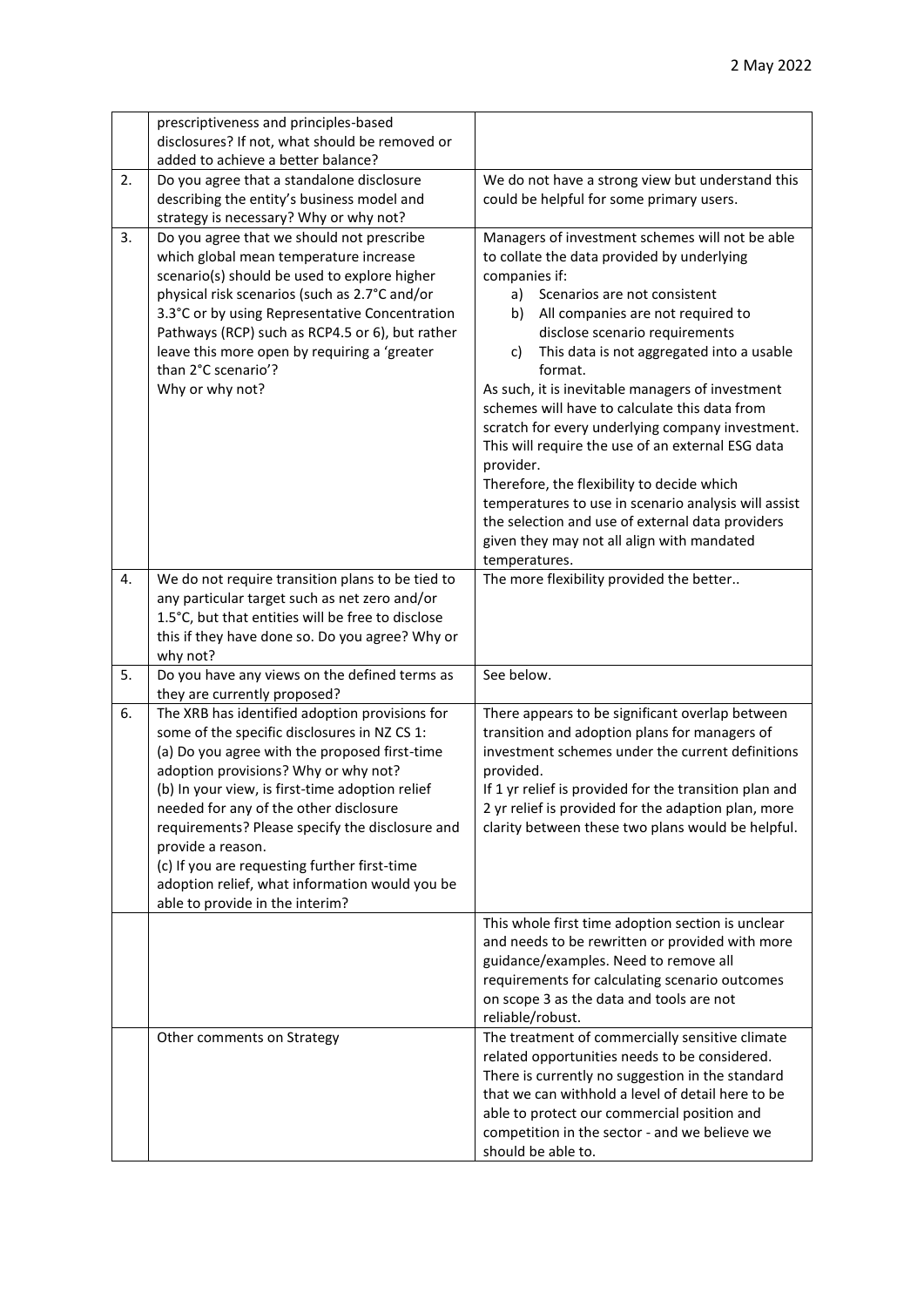|  | Strategy 5c and 6c: we seek clarity over which<br>reporting periods or horizons for which the entity<br>needs to calculate and provide this disclosure.                                                                                                                                                                                                                                  |
|--|------------------------------------------------------------------------------------------------------------------------------------------------------------------------------------------------------------------------------------------------------------------------------------------------------------------------------------------------------------------------------------------|
|  | Strategy 7 - methodologies and assumptions -<br>this section contains a high degree of prescription<br>for something that is mean to be principles based.<br>For example, 7(a)(iii) - pathways, assumptions,<br>macro-economic trends etc etc. This is a lot more<br>detailed than TCFD. This reinforces the point<br>about retail primary users not finding this<br>information useful. |
|  | Strategy 7(a)(iii): To ensure comparability across<br>reporting entities, we recommend the XRB publish<br>a set of standardised pathways and assumptions.                                                                                                                                                                                                                                |

|     | <b>Metrics and Targets</b>                        |                                                    |
|-----|---------------------------------------------------|----------------------------------------------------|
| 7.  | Do you think the proposed Metrics and Targets     | The volume and technical aspect of these           |
|     | section of NZ CS 1 meets primary user needs?      | requirements make them unsuitable for the needs    |
|     | (a) Do you think that the information in this     | of our primary users.                              |
|     | section of the standard will provide information  |                                                    |
|     | that is useful to primary users for decision      |                                                    |
|     | making? If not, please explain why not and        |                                                    |
|     | identify any alternative proposals.               |                                                    |
|     | (b) Do you consider that this section of the      |                                                    |
|     | standard is clear and unambiguous in terms of     |                                                    |
|     | the information to be disclosed? If not, how      |                                                    |
|     | could clarity be improved?                        |                                                    |
|     | (c) Do you consider that this section of the      |                                                    |
|     | standard is adequately comprehensive and          |                                                    |
|     | achieves the right balance between                |                                                    |
|     | prescriptiveness and principles-based             |                                                    |
|     | disclosures? If not, what should be removed or    |                                                    |
|     | added to achieve a better balance?                |                                                    |
| 8.  | We have not specified industry specific metrics.  | There is a wide scope for reporting provisions for |
|     | The guidance will direct preparers where to look  | managers of investment schemes.                    |
|     | for industry-specific metrics.                    | TCFD and TRWG are not suited to managers of        |
|     | Do you believe this is reasonable or do you       | investment schemes in the Strategy or Metrics      |
|     | believe we should include a list of required      | and Targets sections.                              |
|     | metrics by industry?                              | More guidance for this group, such as minimum      |
|     | If so, do you believe we should use the TCFD      | required standards, would be useful. We also seek  |
|     | recommendations or follow the TRWG                | guidance on the types of consolidation methods     |
|     | prototype?                                        | to use.                                            |
| 9.  | We will require disclosure of scope 3 value chain | Scope 3 data has poor coverage and large           |
|     | emissions as part of this standard.               | inaccuracies for managers of investment schemes.   |
|     | Are there areas (particularly in your scope 3     | In particular, scope 3 downstream data is rarely   |
|     | value chain) where there are impediments to       | reported. If reporting has very large parts of the |
|     | measuring at present?                             | data missing then it will be misleading, at best.  |
|     | If so, what are these areas and when do you       |                                                    |
|     | think it might be possible to measure these       |                                                    |
|     | areas?                                            |                                                    |
| 10. | Paragraphs 8, 9 and 10 contain specific           |                                                    |
|     | requirements relating to the disclosure of GHG    |                                                    |
|     | emissions to facilitate the conduct of assurance  |                                                    |
|     | engagements in line with the requirement of       |                                                    |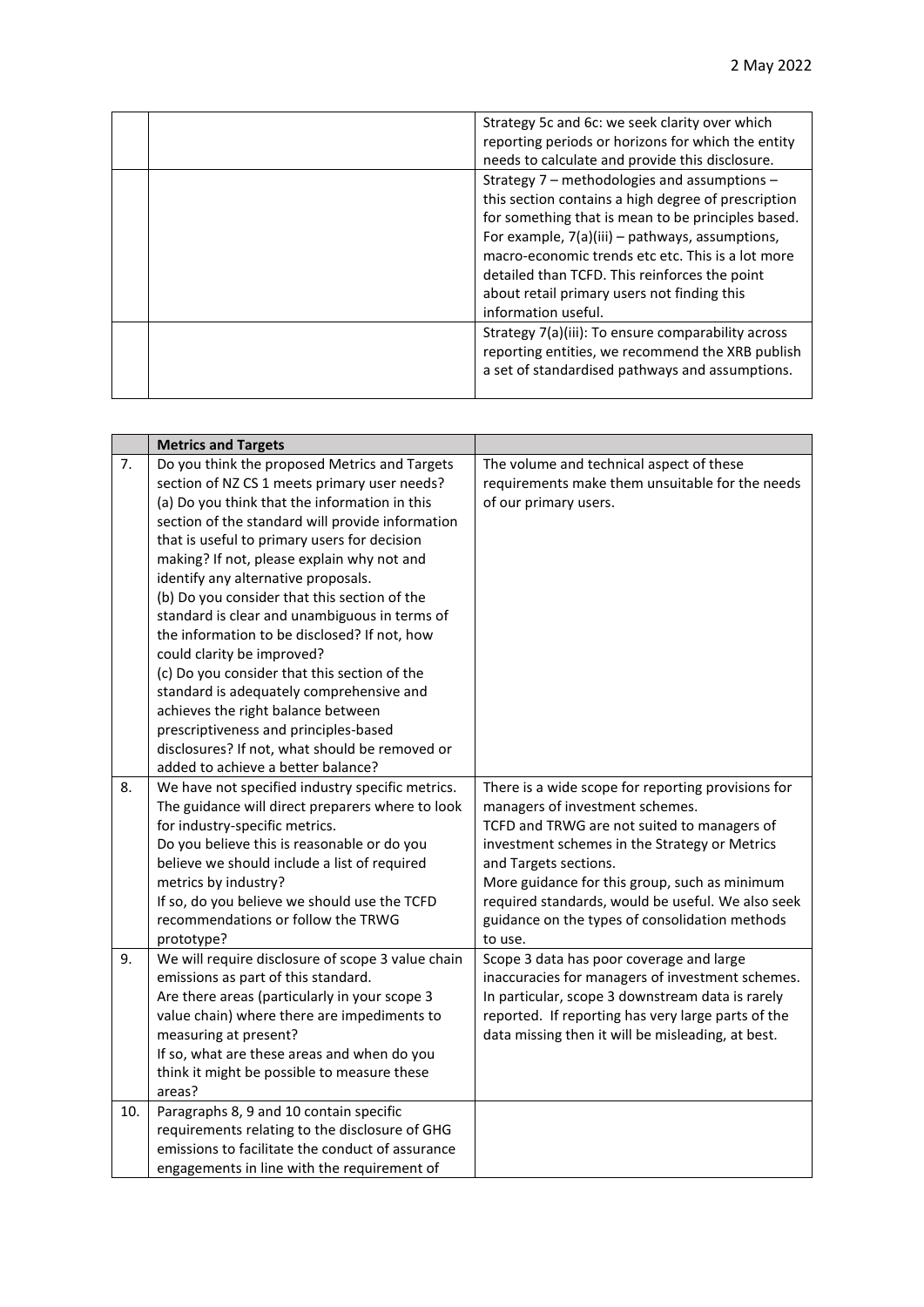|     | section 461ZH of the Financial Markets Conduct<br>Act. Do you have any observations or concerns<br>about these proposed requirements?                                                                                                                                                                             |                                                                                                                                                                                                                                                                                                                                                                                                                                                                                                                                                                                                                                                                             |
|-----|-------------------------------------------------------------------------------------------------------------------------------------------------------------------------------------------------------------------------------------------------------------------------------------------------------------------|-----------------------------------------------------------------------------------------------------------------------------------------------------------------------------------------------------------------------------------------------------------------------------------------------------------------------------------------------------------------------------------------------------------------------------------------------------------------------------------------------------------------------------------------------------------------------------------------------------------------------------------------------------------------------------|
| 11. | Do you have any views on the defined terms as<br>they are currently proposed?                                                                                                                                                                                                                                     | Our view is that "science based" needs to be<br>defined.                                                                                                                                                                                                                                                                                                                                                                                                                                                                                                                                                                                                                    |
| 12. | The XRB has proposed not providing first-time<br>adoption provisions for the Metrics and Targets<br>section of NZ CS 1. Do you agree? Why or why<br>not?                                                                                                                                                          | We would again point to availability issues with<br>data. At a minimum, further adoption provisions<br>for the following will be required:<br>climate-related opportunities<br>deployment data<br>comparative data<br>actual scope 3 emissions data                                                                                                                                                                                                                                                                                                                                                                                                                         |
|     | Other comments on Metrics and Targets                                                                                                                                                                                                                                                                             | Metrics and Targets 8 - specifically around the<br>GHG emissions of the climate reporting entity.<br>We are required to produce climate statements<br>for each scheme (or separate fund, if applicable),<br>however the standard as written requires<br>emissions of the entity. It is unclear how to apply<br>this to MIS managers.                                                                                                                                                                                                                                                                                                                                        |
|     |                                                                                                                                                                                                                                                                                                                   | Metrics and Targets 9 - GHG emissions report<br>with full data underlying the Climate Statement<br>disclosures: it is unclear what this report must<br>contain and what other requirements we must<br>meet. We assume that it will not need to be<br>lodged on the Disclose Register as there does not<br>appear to be a legal obligation to do so - and<br>assume that it will only be required to be included<br>on our website. Is this what XRB is expecting?                                                                                                                                                                                                           |
|     | <b>Assurance</b>                                                                                                                                                                                                                                                                                                  |                                                                                                                                                                                                                                                                                                                                                                                                                                                                                                                                                                                                                                                                             |
|     | Assurance - The XRB proposes that the<br>minimum level of assurance for GHG emissions<br>be set at limited assurance. Do you agree?                                                                                                                                                                               | We agree with limited assurance.                                                                                                                                                                                                                                                                                                                                                                                                                                                                                                                                                                                                                                            |
|     | <b>Materiality</b>                                                                                                                                                                                                                                                                                                |                                                                                                                                                                                                                                                                                                                                                                                                                                                                                                                                                                                                                                                                             |
|     | Definition of "materiality":<br>(Information is material if omitting, misstating, or<br>obscuring it could reasonably be expected to<br>influence decisions that primary users make on the<br>basis of their assessments of an entity's enterprise<br>value across all time horizons, including the long<br>term) | This definition is fairly meaningless in the context<br>of retail investors - we do not expect they will<br>make assessments of enterprise value across time<br>horizons                                                                                                                                                                                                                                                                                                                                                                                                                                                                                                    |
|     | Paragraph 5 of draft CS3/Materiality -<br>requirement to include additional disclosures if<br>material:                                                                                                                                                                                                           | The requirement to include additional disclosures<br>further to the content required under the Climate<br>Standards "if that information is necessary for<br>primary users to understand" feels onerous.<br>Primary users of Climate Statements from fund<br>managers (ie retail investors) will have a vast<br>range of knowledge and capabilities, so it is very<br>hard to know what additional information may be<br>required - in most cases the level of<br>understanding of the Climate Statements'<br>technical detail will be low. If there is a base level<br>of additional info XRB thinks is required to help<br>primary users understand, then we suggest that |